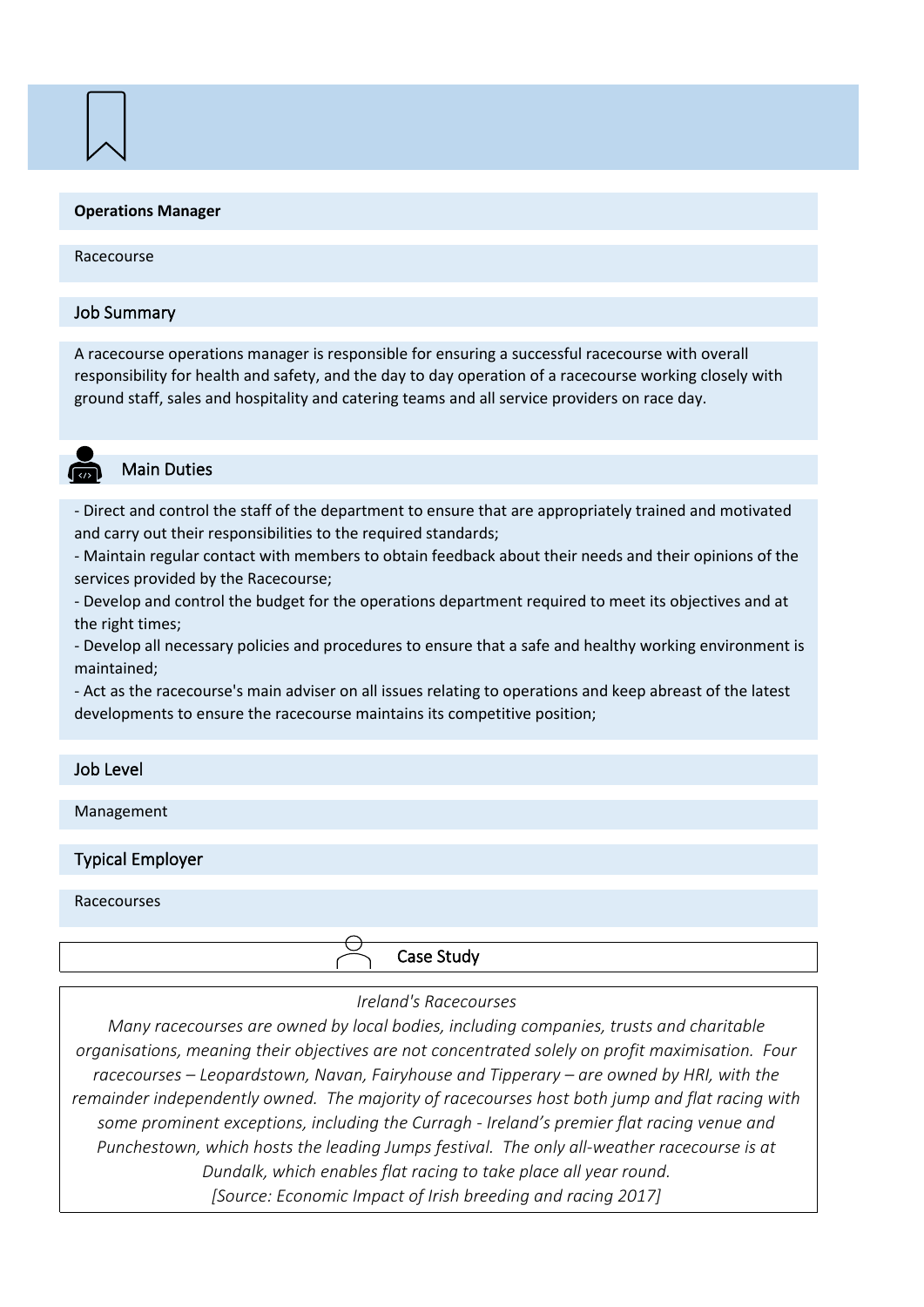## Competencies (Behavioural)

- A love for horses, horse riding or horse racing is the No. 1 motivating factor why people work within the horse racing industry (HRI Education & Training Survey 2020);

- Critical & innovative thinking (problem solving; reasoned decision making; reflective thinking; entrepreneurship;) & Interpersonal Skills (communication; teamwork);

# Knowledge & Skills

| <b>Equine Knowledge &amp; Skills</b>                                                  | <b>People Knowledge &amp; Skills</b>                                                                                                                                                            |
|---------------------------------------------------------------------------------------|-------------------------------------------------------------------------------------------------------------------------------------------------------------------------------------------------|
| Horse care & welfare;<br>Equine transportation;<br>Facility management & maintenance; | Leadership & management skills;<br>Communication skills;<br>People management skills;<br>Staff training & development;<br>Health & safety regulations;<br>Staff welfare including safeguarding; |
|                                                                                       |                                                                                                                                                                                                 |
| <b>Racing Knowledge &amp; Skills</b>                                                  | <b>Business Knowledge &amp; Skills</b>                                                                                                                                                          |
|                                                                                       |                                                                                                                                                                                                 |
| Racing industry knowledge;                                                            | Business planning;                                                                                                                                                                              |
| Racing rules & regulations;                                                           | Finance & taxation;                                                                                                                                                                             |
| Integrity of the sport;                                                               | Admin, compliance & law;                                                                                                                                                                        |
| Raceday Operations;                                                                   | Marketing, PR & networking;                                                                                                                                                                     |
| Race planning/Racecourses and racing calendar;                                        | I.T. / digital Skills;                                                                                                                                                                          |
|                                                                                       | Environmental standards;                                                                                                                                                                        |

# Education

While no specific qualification is required to become a racecourse manager, many new entrants to the industry have a level 8 bachelors degree in business studies. See www.qualifax.ie for a list of business courses available through the university and college network nationwide.

Post graduate opportunities include Godolphin Flying Start - www.godolphinflyingstart.com;

CPD: The Association of Irish Racecourses (A.I.R.) is a non-profit making organisation and its membership is comprised all Irish Racecourses. Through regular meetings and contact with racecourse executives the AIR advise and assist members regularly on issues relating to the promotion and development of racecourses.